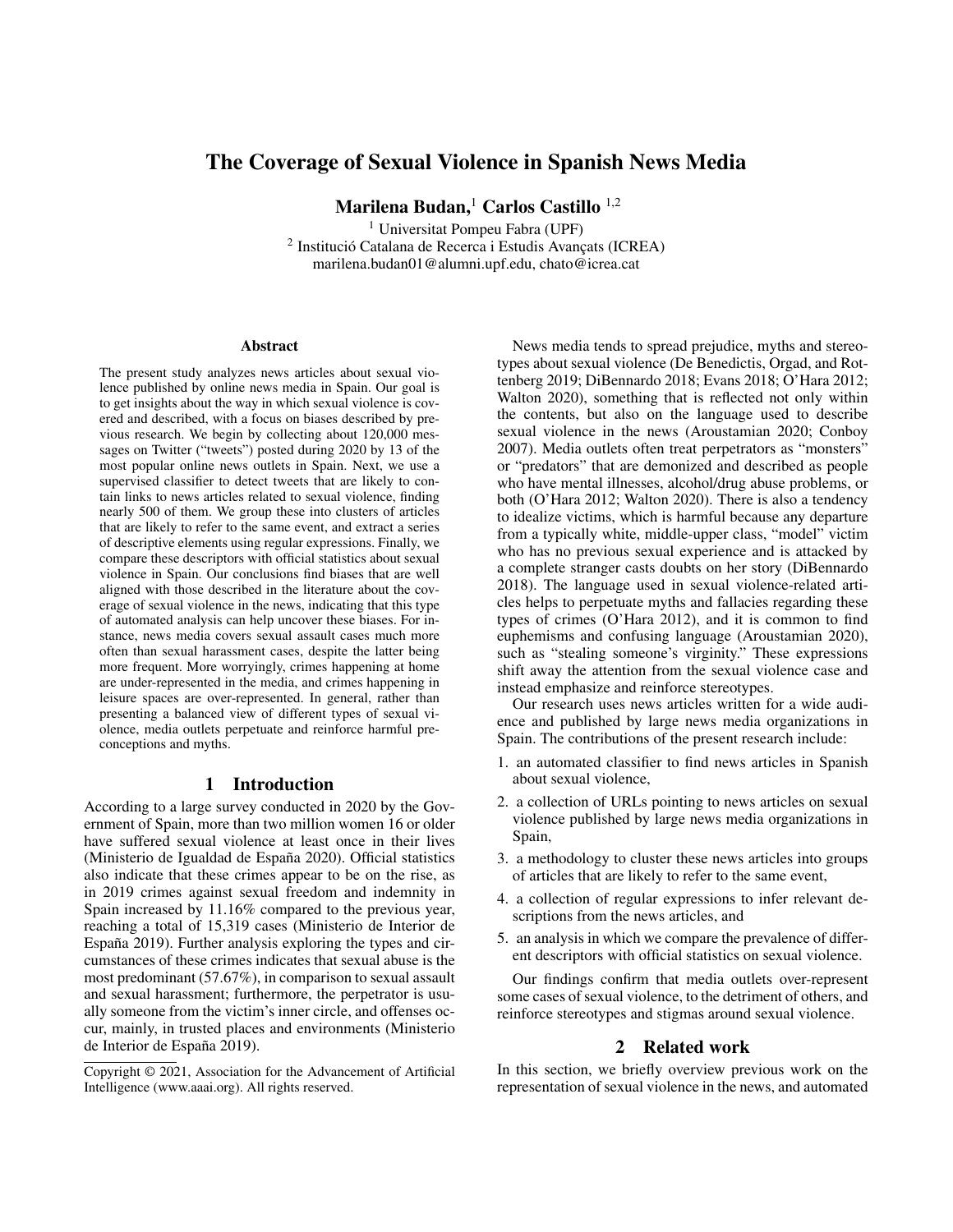content analysis of news articles.

### 2.1 Representation of Sexual Violence in the News

Awareness of sexual violence has been on the rise, and it is increasingly recognized as a serious, global public health concern (World Health Organization 2022). Crimes against freedom and sexual indemnity have serious consequences on a victim's mental health. Due to the essential function that news media play in modern culture, media outlets can manipulate and skew readers' ideas and beliefs (Fitzpatrick 2018; Morgan 2018), and have an undeniable impact on the popular understanding of sexual violence through the implications of the language used in the description of cases involving these offenses (Flanders et al. 2019; Murray, Crowe, and Akers 2016).

Misconceptions about sexual violence, usually referred to by researchers as "*rape myths*" can be defined as "prejudicial, stereotyped or false beliefs, prejudices or stereotypes about rape, rapists, and rape victims" (Burt 1980). These myths, for instance, blame victims for their clothing or behavior, especially if they "are women of color, knew their assailant, drank alcohol, [or] dressed provocatively" (DiBennardo 2018).

People who believe rape myths are more likely to disbelieve the victim or side with the perpetrator, they are also more likely to accept sexual violence, and do not consider a rape is a "real rape" if it does not involve force or violence from a stranger (Mason and Monckton-Smith 2008). Misleading representations of sexual violence in the media "decontextualize abuse, encourage racism, promote stereotypes of women [...], blame victims and excuse assailants" (Kitzinger 2004). Perpetrators are portrayed as "beasts" or "perverts," which results in sexual violence being perceived not as a social issue, but as the result of unavoidable, random acts of violence (O'Hara 2012). Rape myths lead to harmful consequences, such as bad policymaking and the defunding of programs that actually work (De Vel-Palumbo, Howarth, and Brewer 2019).

### 2.2 Automated Content Analysis of News Articles

Due to the influence and impact that news articles have in the shaping of public opinion and the collective consciousness (Fitzpatrick 2018; Morgan 2018; Wineburg and McGrew 2016), methods for automated content analysis of news have attracted considerable attention from researchers. A common approach is to perform automated content analysis using Natural Language Processing (NLP) techniques. This requires a prior transformation of the text, since most Machine Learning (ML) models used in NLP are designed to take vectors as inputs, and not texts.

There are multiples ways of representing information depending on the linguistic characteristics we want to emphasize, from *one-hot encoding*, to TF-IDF weighting, and *text embedding* techniques, which allow us to represent terms, sentences and documents as vectors preserving their semantic and syntactic information (see, e.g., Sriram 2020).

Data transcribed to machine-readable formats can be used to perform diverse studies on news' content, from the extraction of topics or the merging of near-duplicates, to high-



Figure 1: Data processing pipeline. The methodology has three main blocks: data collection, news clustering, and content analysis.

level tasks including fake news detection (e.g., Smitha and Bharath 2020) and content coverage analysis (e.g., Hart, Chinn, and Soroka 2020).

# 3 Data and Methods

This section describes how we collected, clustered, and annotated news articles. Figure 1 depicts our data processing pipeline.

### 3.1 Data Collection

We started with a list of the 15 generalist news media sources in Spain with the largest audience, according to Reuters Institute's Digital News Report (Newman et al. 2020). All of these use online social networking sites, such as Twitter and Facebook, to broadcast their content with the goal of increasing traffic to their websites (Ahmad 2010). On Twitter, these sources had multiple accounts, each dedicated to a different type of content. Having determined the most suitable account for the current goal, the most recent 10,000 tweets were collected on September 2020 from each of them, using the public API offered by Twitter.

Tweets were categorized as either being about sexual violence, or about some other topic, using a supervised classifier based on logistic regression. The supervised classifier was trained iteratively, starting with a classifier created by manually labeling the most recent 2,000 tweets of each source. Labeling was primarily done by one of the authors of this paper, who looked for any indication of sexual violence, which is defined through a list of possible offenses in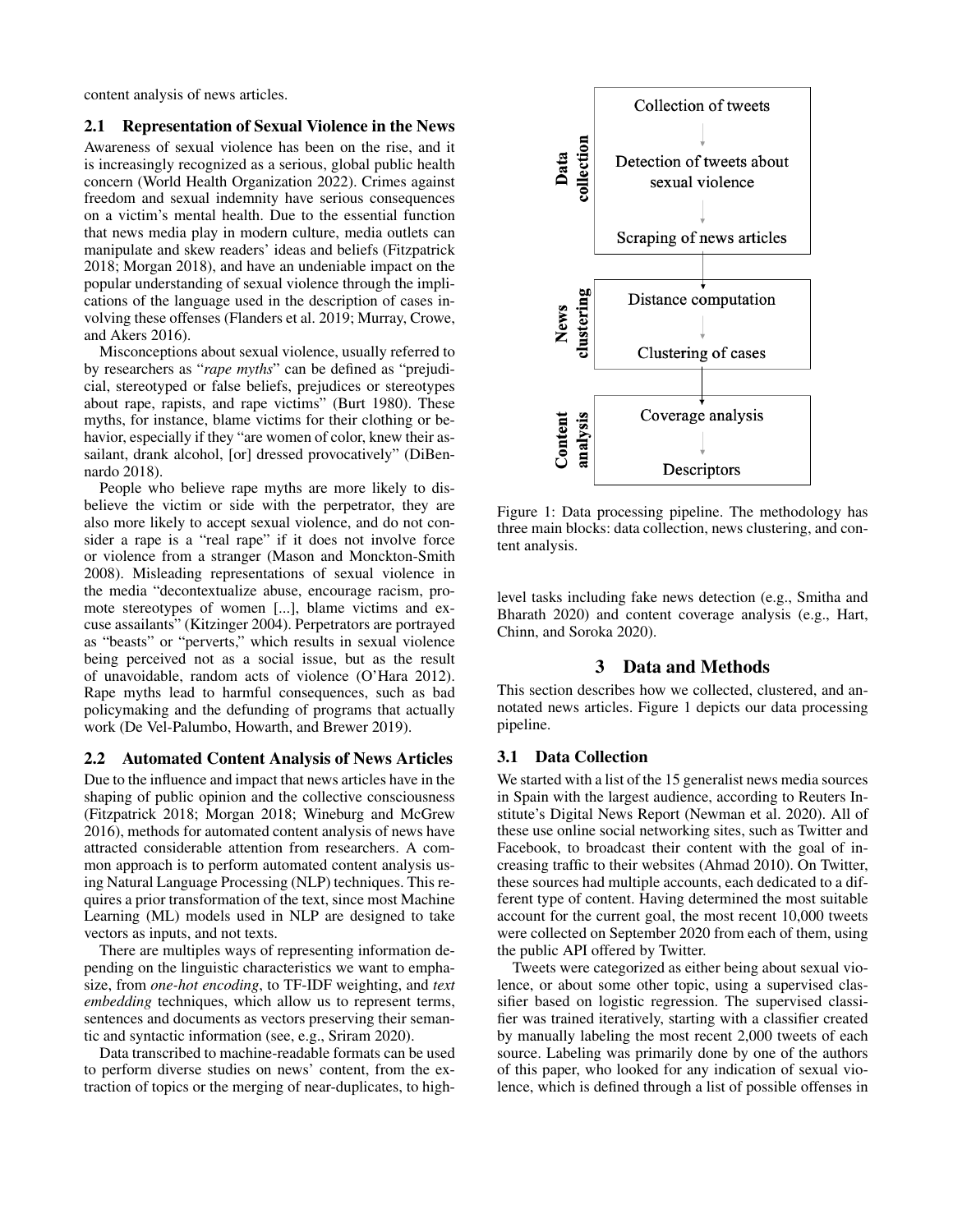| Media            | <b>Tweets</b> |          | <b>Articles</b> |  |
|------------------|---------------|----------|-----------------|--|
|                  | All           | On topic |                 |  |
| 20 Minutos       | 10K           | 76       | 64              |  |
| La Sexta         | 10K           | 78       | 45              |  |
| El Confidencial  | 10K           | 39       | 18              |  |
| <b>RTVE News</b> | 10K           | 23       | 8               |  |
| La Vanguardia    | 10K           | 15       | 13              |  |
| ABC              | 10K           | 67       | 63              |  |
| Cadena SER       | 10K           | 46       | 31              |  |
| OK Diario        | 10K           | 31       | 11              |  |
| El Periódico     | 10K           | 49       | 28              |  |
| La Razón         | 10K           | 45       | 26              |  |
| Telecinco        | 10K           | 103      | 94              |  |
| El Mundo         | 10K           | 87       | 49              |  |
| Antena 3         | 10K           | 65       | 46              |  |
| Total            | 120K          | 883      | 496             |  |

Table 1: News sources used in this study. 10K tweets were downloaded from the main Twitter account of each news source and categorized automatically. "On-topic" indicates how many of them were about sexual violence according to our automatic classifier. We attempted to download all the news articles pointed by those tweets, but were able to download 50%-60% of them due to many cases of URLs pointing to section pages or home pages instead of article pages.

the official survey, and assigned the positive label to tweets mentioning any such offense, and the negative label to the remaining tweets (Ministerio de Interior de España 2019). Labeling criteria and edge cases were discussed among authors. Then, this classifier was applied to the entire corpus of downloaded tweets, and used to guide a larger manual labeling process, in which 5,000 additional tweets from each source were categorized. The resulting classifier has a precision of 85% and a recall of 83% (i.e., 17% false negative rate), as measured on a test set (30% of the labeled tweets).

Next, we considered all URLs contained in positively classified tweets that pointed to the domain corresponding to each Twitter account. Two of the original 15 sources (*El Pais* and *El Diario*) used a technique for hiding the URLs in the tweets, and hence were not considered. We followed the URLs and downloaded the target links, which was possible in 50%-60% of the cases due to many URLs pointing to section pages, home pages or to duplicate URLs instead of article pages. We converted downloaded articles to the NewsML-G2 form, a standardized way of storing articles in an XML format defined by the International Press Telecommunications Council (IPTC).<sup>1</sup>

Table 1 shows the number of tweets and articles collected at each step of the process. The final dataset used for the analysis contains 496 news articles.

### 3.2 News Clustering

A comparison with official statistics requires some level of aggregation beyond that of an individual news article. We found that it is fairly common that a single event is covered

| Category<br>(Coverage) | <b>Cluster size</b><br>(Number of sources) | <b>Number of clusters</b><br>(Number of cases) |
|------------------------|--------------------------------------------|------------------------------------------------|
| Low coverage           |                                            | 191                                            |
| Medium coverage        |                                            | 51<br>22                                       |
| High coverage          |                                            | 8<br>3<br>3                                    |
| <b>Total</b>           |                                            | 289                                            |

Table 2: Sexual violence cases (clusters) classified by the number of sources covering them (clusters' size). Results from applying Hierarchical Clustering for grouping articles that probably describe the same sexual violent offenses into clusters. For instance, a singleton cluster (size  $= 1$ ) is a sexual violence offense covered in only one source. A total of 496 articles are grouped into 289 cases.

in multiple news articles within and across different news sources. Hence, we grouped these documents into clusters of articles describing the same event.

To perform this clustering, we first build a supervised distance function. This distance function is simply one minus the probability that two articles refer to the same event. This probability is computed by a calibrated logistic regression classifier trained on a sample of a few thousand pairs of articles, manually labeled by the authors of this paper as either "same case" or "different case." The features used by the classifier are: (1) the Jaccard coefficient and Goodall metric between the named entities mentioned in the headlines and bodies of the articles (4 features), (2) the cosine similarity between the TF-IDF representation of the articles, (3) the distance between the BETO (a Spanish variant of BERT created by Cañete 2019) encodings, and the Earth Movers Distance between the headlines (2 features), (4) the difference in days between the publication of the articles, and (5) the difference in characters between the lengths of the articles. The resulting classifier has a precision of 94% and a recall of 90% (measured on a test set).

The clustering of the articles was created using Agglomerative Hierarchical Clustering, which groups objects to form a binary tree starting from singleton clusters, with the linkage modality of "average." Each resulting cluster gathers all articles describing the same sexual violent offense, i.e., a *case*. The number of different media sources present in each cluster suggest the amount of media coverage that media, in general, gave to each case. Table 2 shows the number of clusters obtained per cluster size; 66% of the offenses detected are covered by one source, while coverage of the remaining offenses (34%) fluctuates between 2 and 9 sources. We categorized cases covered by only one source as having *low coverage*, those covered by two or three sources as having *medium coverage*, and cases covered by more than three sources as *high coverage*. Less than 10% of the cases belong

<sup>1</sup> https://iptc.org/standards/newsml-g2/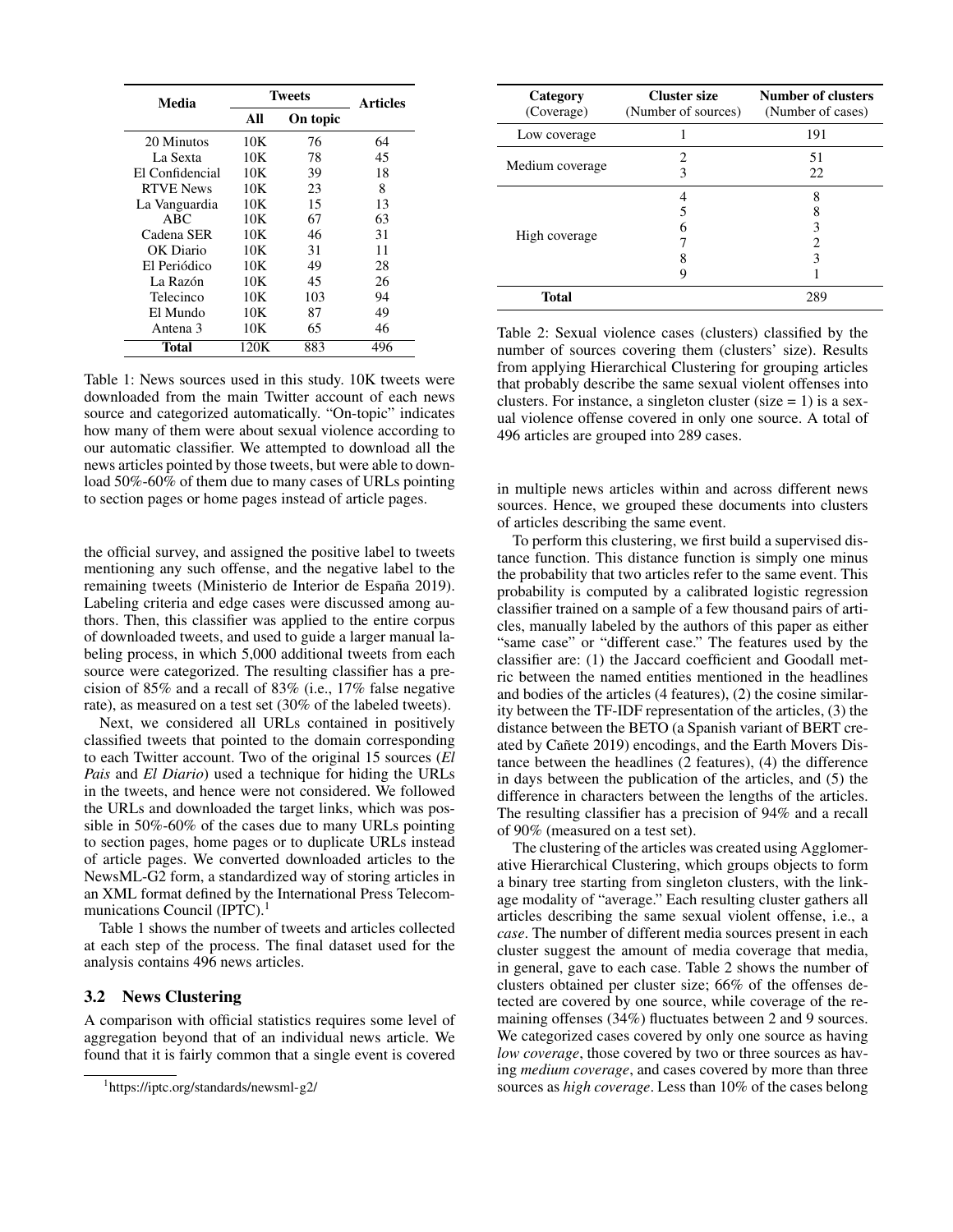to the high coverage category.

### 3.3 Automated Content Analysis

We evaluate news articles' content at two different levels: per-case (i.e., per cluster) and per-article.

Per-Cluster Analysis Analyzing the dataset at a cluster level, we can look at the media coverage and compare it with studies and official statistics on sexual violence. In particular, we look for discrepancies between the distributions of categories or descriptors in the cases covered in online news media in Spain, and the same distributions in surveys conducted by the Government of Spain. For this analysis, we consider three different attributes, described in sections 4.1 and 4.2:

- the type of sexual violence: sexual harassment, sexual abuse, or sexual assault;
- the bond described between the victim and the person who committed the crime: a romantic or sexual relationship, a familial bond, whether they were friends or acquaintances, or if they were complete strangers; and
- the place where the attack occurred: at home, in a public space, in a workplace, educational place, or in a place of leisure.

These attributes are determined through a series of regular expressions that are first applied at the level of individual articles, and then aggregated at the level of cluster (for instance, by majority class for the type of sexual violence). When evaluated over a small sample of 50 articles, these regular expressions achieved an F-measure (harmonic mean of precision and recall) between 0.75 and 0.95. The regular expressions, together with all our models and code, will be released with the camera-ready version of this paper.

Per-Article Analysis We also considered the presence or absence of specific types of information in different parts of news articles (such as headline, sub-headline, or body). The reason to consider these different parts is that they have different saliency, and indeed many readers, particularly those who find the article through social media, might read only the headline but not the body of an article. The information we focus on are stigmas that media usually carries related to victims and perpetrators, as well as expressions of doubt about the stories of the victims. These are also found through regular expressions. Further description of these categories can be found in Section 4.3.

# 4 Categories and Descriptors

In this section, we describe the categories of sexual violence analyzed, as well as descriptors of the circumstances in which attacks take place, and stigmas and expressions of doubt found in some news articles.

### 4.1 Types of Sexual Violence

This paper considered three different types of sexual violence, defined by the National Institute of Statistics (INE) of Spain as follows, with "sexual assault" being the most severe offense (Ministerio de Interior de España 2019).

- Sexual harassment: unwelcome sexual advances, requests for sexual favors, and other verbal or physical conducts of a sexual nature.
- Sexual abuse: an act of violence inflicted by the attacker against someone they perceive as weaker than them; a crime committed deliberately with the goal of controlling and humiliating the victim.
- Sexual assault: an act of physical, psychological, and emotional violation in the form of a sexual act, inflicted on someone without their consent; it can involve the forcing or manipulation of someone to witness or participate in sexual acts.

## 4.2 Circumstantial Descriptors

Victim-perpetrator bond describes the relationship between the victim and the perpetrator, which, according to the literature, is usually one of acquaintance or previous or current partnership (Ministerio de Igualdad de España 2020):

- Romantic and/or sexual relationship: the victim and the perpetrator were in an affective relationship when the sexual violence occurred *or had been* in such a relationship before.
- Familial/relative: the victim and the perpetrator have a familial bond, i.e., they are relatives.
- Acquaintance: the victim and the perpetrator knew each other before the crime; this includes friends, teachers, colleagues, workmates, etc.
- **Stranger**: the victim and the perpetrator did not know each other.

Place of the crime describes the type of place where the attack took place. The survey shows that across type of bond (i.e., not limited to cases in which the victim and perpetrator are in a relationship), the most common type of space are homes (Ministerio de Igualdad de España 2020).

- Public: any public space such as streets, public squares, public transportation stations and bus stops, public transport vehicles, beaches, parks.
- Workplace: the place where someone works, such as an office, a shop, a coworking space, or a factory.
- Educational: a place where educational activities occur, such as schools, libraries, high schools, universities.
- Leisure: recreation places such as cinemas, theaters, bars, restaurants, shopping centers, nightclubs.
- Home: a place where people live, residences.

### 4.3 Stigmas and Expressions of Doubt

We considered various stigmas around sexual violence, gathered from the literature overviewed in Section 2.1. We consider five types of stigmas:

• Origin: whether information about the origin (nationality, ethnicity) of the victim and/or perpetrator is present in the article.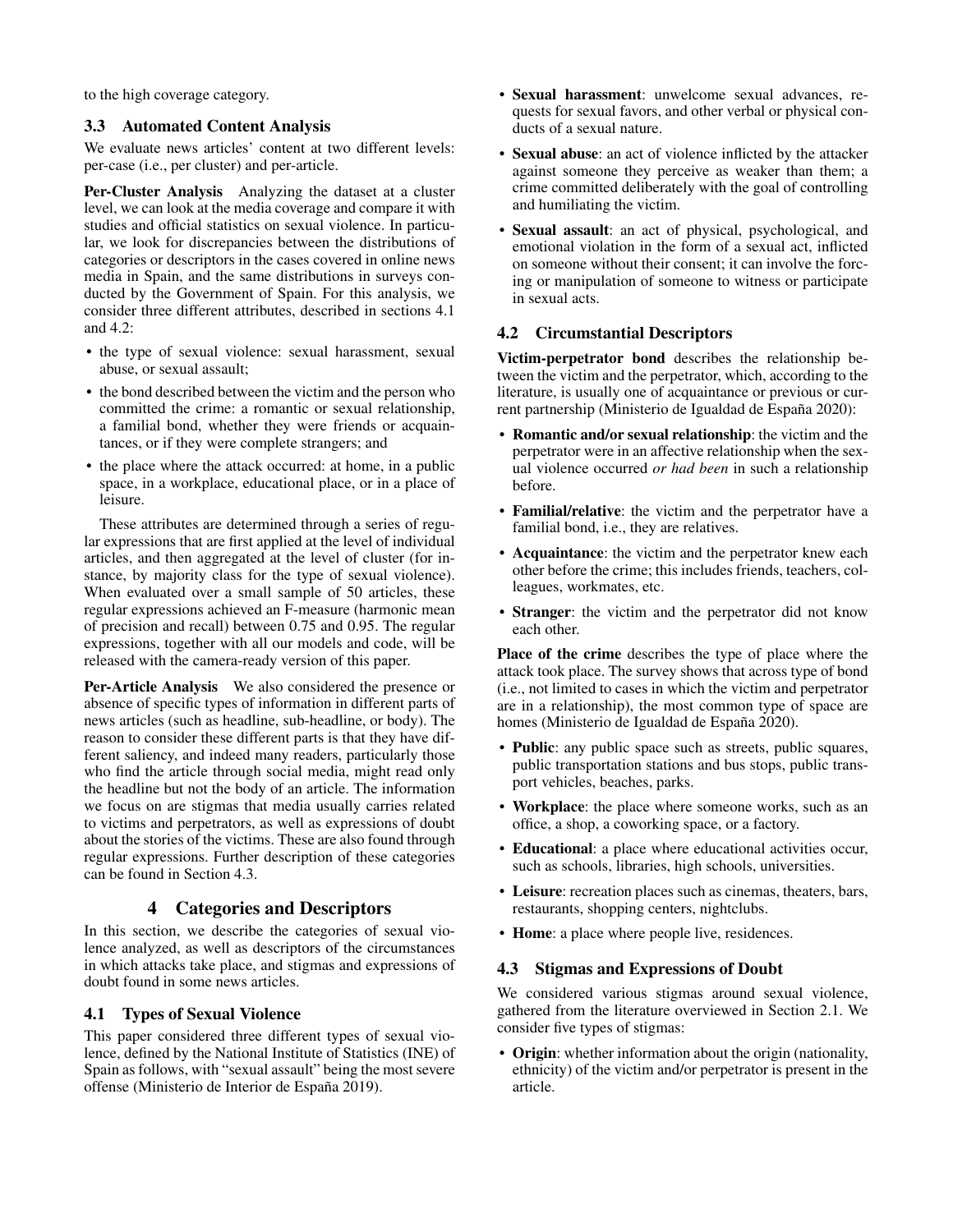- Intoxicated: whether the article contains terms related to intoxication, such as terms related to alcohol or other drugs.
- Clothing: whether the article describes the clothes worn by the victim or perpetrator.
- Vulnerability: whether articles contain terms referring to someone in a vulnerable state, such as alone, young, minor, abandoned.
- Aggressor: whether articles contain stigmas commonly associated to perpetrators of sexual violence, such as mental illness, characterizing someone as a predator, and so on.

We also considered two types of expressions around the reliability of the account or the way in which the attack is described:

- Doubt: expressions casting doubt, showing incredulity, or hedging expressions, such as "alleged" or "presumed crime," among others.
- Euphemism: expressions that change or soften the severity of sexual violence, such as "stealing the innocence."

### 5 Results

### 5.1 Per-cluster categories and descriptors

Sexual violence type Table 3 compares the incidence of each type of sexual violence offenses in our dataset versus the statistics provided by Ministerio de Interior de España 2019. While the fraction of sexual abuse and sexual assault cases captured in the dataset resemble, to some extent, official statistics, harassment cases do not receive much attention from the media, as only 8% of the sexual violence cases in the news describe harassment situations, while these have a 22% incidence in the official survey.

| Sexual violence type | <b>Survey</b> | <b>News</b> |
|----------------------|---------------|-------------|
| Harassment           | 22%           | 8%          |
| Abuse                | 58%           | 63%         |
| Assault              | 20%           | 25%         |
| Not classified       |               | $\Delta\%$  |

Table 3: Coverage analysis of the types of sexual violence. Incidence (Survey) vs coverage (News) compares the percentage of cases in official sources (Ministerio de Interior de España 2019) against the percentage of cases according to news clusters or "cases"; columns add up to 100%.

Victim-perpetrator bond News articles seem to present an entirely wrong picture about the bond between the victim and the perpetrator, as we can see on Table 4. The *most* frequent type of relationship in actual sexual violence attacks, a current or past romantic and/or sexual relationship, is the *least* present one in the news. Conversely, one of the least frequent type of relationship (being complete strangers), is the most present one.

| Victim-perpetrator bond         | <b>Survey</b> | <b>News</b> |
|---------------------------------|---------------|-------------|
| Romantic or sexual relationship | 71%           | 11%         |
| Familial/relative               | 6%            | 13%         |
| Acquaintance                    | 14%           | 28%         |
| Stranger                        | 11%           | 43%         |
| Not classified                  |               | 5%          |

Table 4: Coverage analysis of the types of bond between the victim and the perpetrator. Incidence (Survey) vs coverage (News) compares the percentage of cases in official sources (Ministerio de Igualdad de España 2020) against the percentage of cases according to news clusters or "cases"; columns add up to 100%.

Place where the attack occurs The survey we use for reference asks about the place of an attack only in cases in which victim and perpetrator did *not* have a romantic or sexual relationship. Hence, we remove the 11% of news in which this is the case before computing the statistics. Table 5 shows that most sexual violence happens at home, but this is severely under-represented in the media. Instead, media over-represents attacks in leisure spaces. Additionally, the proportion of cases in our dataset describing attacks in workplaces or educational places does not even reach half of their true incidence.

| <b>Place where the attack occurred</b> | <b>Survey</b> | <b>News</b> |
|----------------------------------------|---------------|-------------|
| Home                                   | 65%           | 10%         |
| Public space                           | 36%           | 44%         |
| Leisure place                          | 16%           | 34%         |
| Work place                             | 7%            | 2%          |
| <b>Educational</b> place               | 6%            | $1\%$       |
| Not classified                         |               | 9%          |

Table 5: Coverage analysis of the types of the places where sexual violence attacks happen. Incidence (Survey) vs coverage (News) compares the percentage of cases in official sources (Ministerio de Igualdad de España 2020) against the percentage of cases according to news clusters or "cases". Cases in which victim and attacker have/had a sexual/romantic relationship are not considered, to make the news data comparable with the survey; survey column adds up more than 100% as multiple answers were allowed in the survey, news column adds up to 100%.

## 5.2 Per-article expression of stigmas and doubts

Mentions of stigmas The presence in articles of information linked to stigmas around sexual violence is displayed in Table 6, as well as the parts of the article where they were found. Expressions linked to the vulnerability of the victim are the most common ones, being present in 76% of the articles and having a large presence in articles' headline; meaning that it is something authors tend to highlight. This is followed by the origin of perpetrator and/or victim, and references to intoxication and clothing, usually of the victim. Overall, explicit terms that can be associated with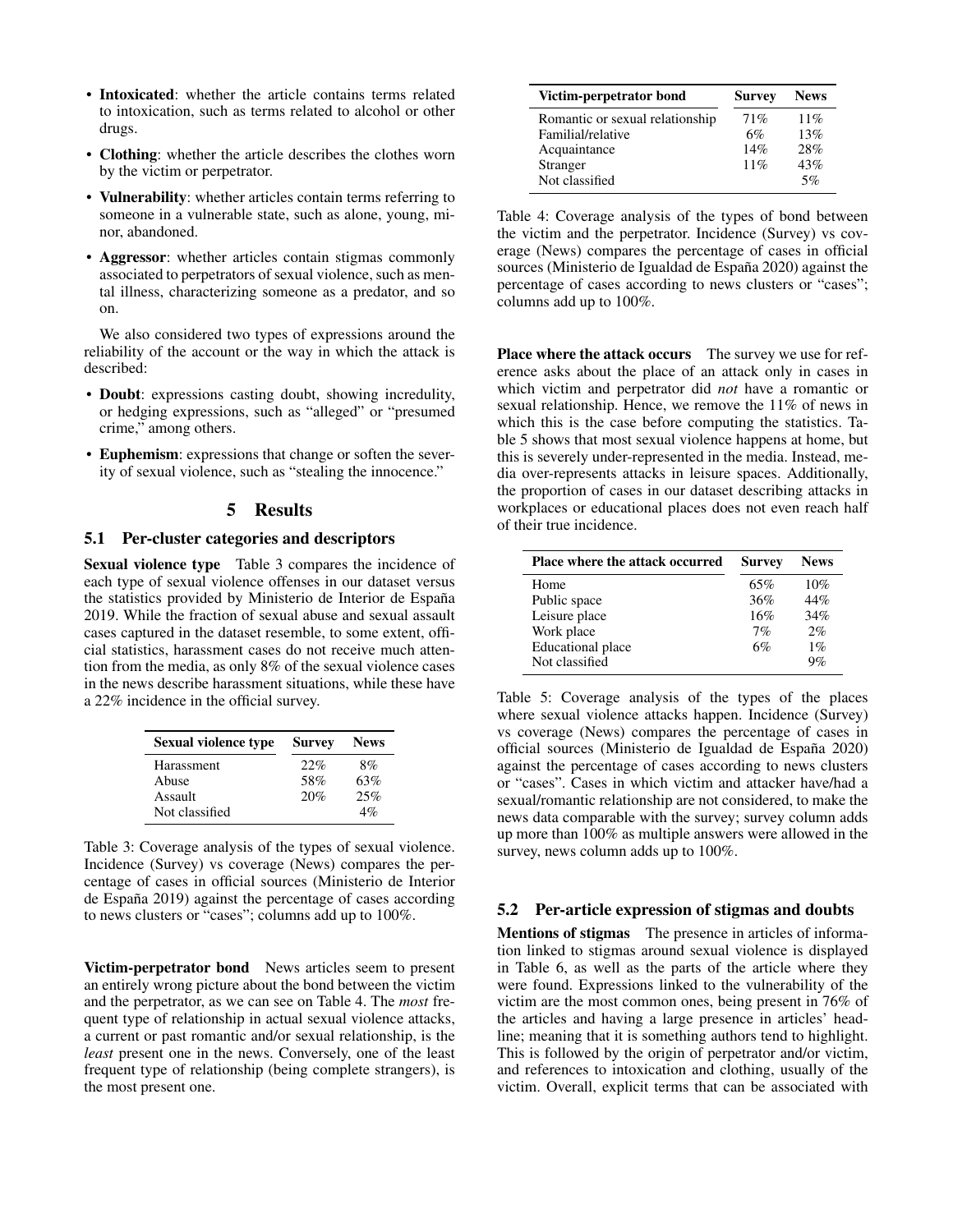preconceptions around sexual violence are avoided by authors. Even though, those that persist are more focused on the victims.

Expressions of doubt and euphemisms Hedging expressions or expressions of doubt (present in 64% of the articles) are more frequent than euphemisms (present in 16% of the articles). Both types of expression are more common in the body of the article than in its headline or sub-headline.

|               | <b>Articles</b> |       |        | Article element |             |  |
|---------------|-----------------|-------|--------|-----------------|-------------|--|
|               | Total           | $\%$  | Headl. | Subhead.        | <b>Body</b> |  |
| Origin        | 283             | 57%   | 10%    | 11%             | 57%         |  |
| Intoxicated   | 92              | 19%   | $4\%$  | $2\%$           | 18%         |  |
| Clothing      | 62              | 13%   | $1\%$  | $1\%$           | 13%         |  |
| Perpetrator   | 20              | $4\%$ | $1\%$  | $0\%$           | $4\%$       |  |
| Vulnerability | 378             | 76%   | 32%    | 29%             | 76%         |  |
| Euphemisms    | 77              | 16%   | $0\%$  | $1\%$           | 15%         |  |
| Doubt         | 317             | 64%   | 14%    | 14%             | 62%         |  |

Table 6: Expressions in article texts that are linked to sexual violence stigmas or express doubts. The right portion of the table describes the part(s) of the article where the expressions are found.

### 5.3 Coverage across news sources

Table 7 presents the impact of different categories of news cases, measured as the number of different media sources covering a case (high: more than 3, medium 2-3, low: 1). Only a few cases, less than 10%, have high impact, and most cases have low impact. Results have to be read as the media impact *when cases are covered*, which has been evaluated in Section 5.1. Cases that tend to have a relatively high impact involve victim-perpetrator that are or had been in a romantic/sexual relationship, and/or attacks that happen in public spaces or leisure places. Another interesting finding is that all sexual violent offenses happening in educational places have a high or medium impact when they are exposed by media outlets.

### 6 Conclusions

In general, results are aligned with previous findings in the literature. Media outlets decide which are the cases that are worthy to be published, generating the large differences in coverage that we find in the dataset. For instance, harassment cases are downplayed in the news, unless they involve renowned people (Walton 2020). In our data, attacks where the victim and the perpetrator had a romantic or sexual relationship, or attacks that happen at home, or in a place of work or education, are all covered less than what would correspond considering how frequent they are. In contrast, cases in which the perpetrator is a stranger, or that happen in a leisure place, are over-represented in the news. This finding is aligned with the surveyed literature on coverage of sexual violence in news media, as well as with a survey about perceptions of sexual violence in Spain, in which responders also believed that women were more likely to be assaulted

|                                | Media impact |        |       |
|--------------------------------|--------------|--------|-------|
| <b>Type of sexual violence</b> | High         | Medium | Low   |
| Harassment                     | 25%          | 21%    | 30%   |
| Abuse                          | 12%          | 8%     | $1\%$ |
| Assault                        | 63%          | 71%    | 69%   |
| Victim-perpetrator bond        | High         | Medium | Low   |
| Romantic/sexual relationship   | 15%          | 30%    | 55%   |
| Familial/relative              | $0\%$        | 28%    | 72%   |
| Acquaintance                   | 12%          | 26%    | 62%   |
| Stranger                       | 8%           | 22%    | 70%   |
| <b>Place</b>                   | High         | Medium | Low   |
| Home                           | $0\%$        | 36%    | 64%   |
| Public space                   | $9\%$        | 26%    | 65%   |
| Leisure place                  | 8%           | 23%    | 69%   |
| Work place                     | $0\%$        | 20%    | 80%   |
| Educational place              | 67%          | 33%    | $0\%$ |

Table 7: Coverage across news sources analysis. Clusters belonging to each category are distributed according to the number of news sources covering each story: high impact (>3 sources), medium impact (2-3 sources), and low impact (1 source); rows add up to about 100%.

by a stranger (Delegación del Gobierno para la Violencia de Género 2018).

News articles also tend to contain expressions of doubt and euphemisms. This agrees with a harmful trend noted by previous work, in which the media in general tends to downplay the experiences of sexual violence victims (Walton 2020). Furthermore, preconceived notions surrounding perpetrators' characteristics are reinforced by a skewed representation of the type of bond between the victim and the perpetrator, as media presents them, mainly, as strangers. Generally, we found some presence of stigmas in news articles, as, for instance, a minority of them includes references to intoxication (19%) or clothing (13%). Anecdotally, the least frequent prejudices we found were those concerning the perpetrator, however we did find these preconceptions focused on the victims. The usage of hedging expressions such as "presumed" and "alleged," could be justified if we consider that in most cases, by the time an article is published, the official investigation has just started. However, this type of vocabulary, compounded with the misrepresentation of the circumstances of different types of sexual violence, presents an unfavorable view of how news media in Spain treats this sensitive and relevant topic.

Limitations. Our comparison with official statistics assumes that the number of clusters of news articles of a certain type, can be used as a proxy of the extent to which that type is covered in the news. Naturally, the extent to which this is correct depends on many factors, including the accuracy of the classification method employed, and the extent to which one case corresponds to one cluster. For classification accuracy, we are using regular expressions and supervised classification methods that can be improved. Official statistics' results depend considerably on the circumstances of the primary in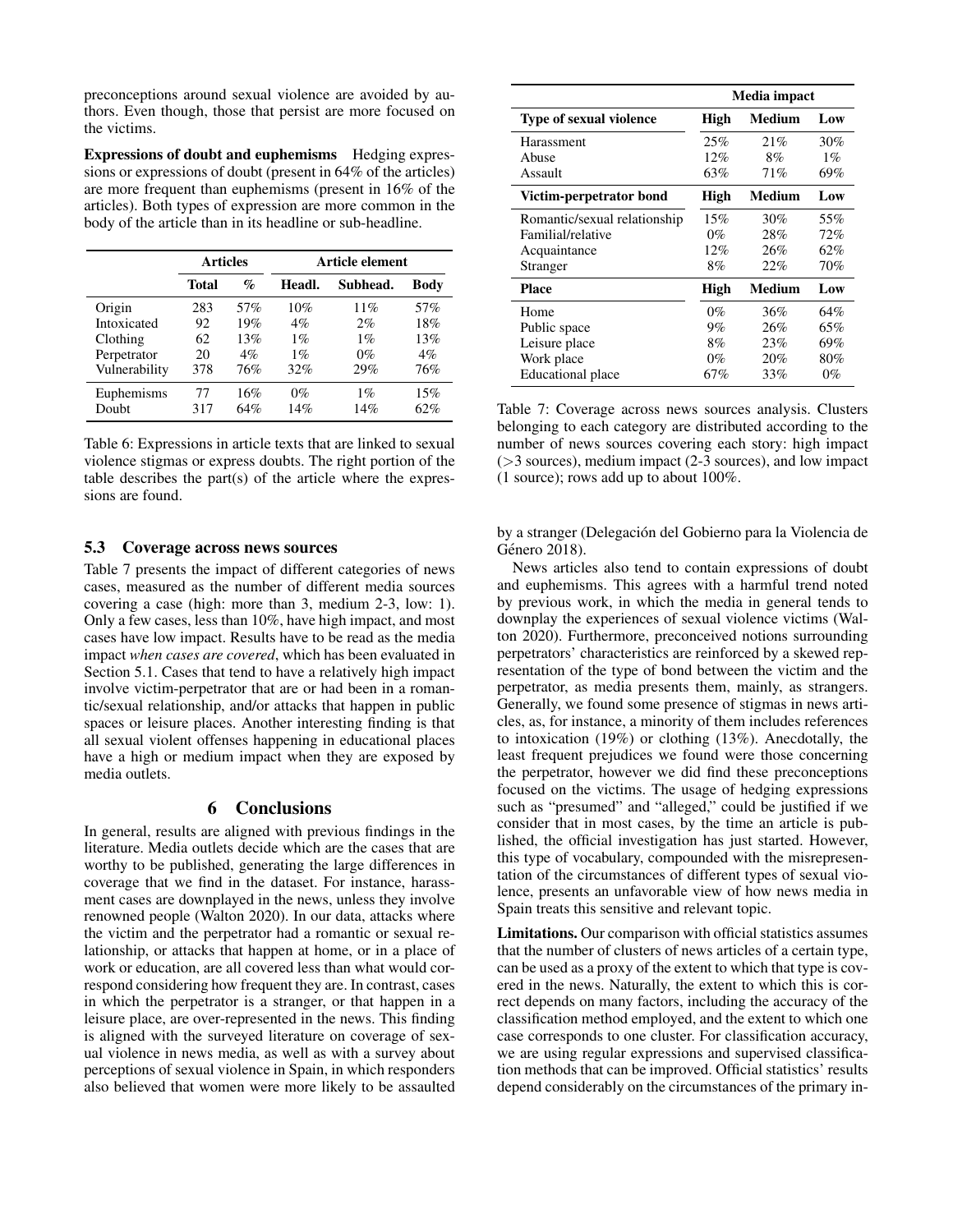formation collected. Each case should be understood as a way of approximating a reality. Figures from the National Institute of Statistics of Spain show the number of people convicted for sexual violent crimes. However, most of the cases are not even reported, while many of the reported ones end up in agreements between the people involved. Furthermore, despite our efforts, the collection of articles is most likely incomplete. The number of articles obtained per media source is different, and we cannot ensure a perfect representation of the overall coverage of this topic in the Spanish news media.

Ethical issues. Regarding *personal data,* this research used exclusively news articles intended for a wide audience and published in high-visibility online news outlets in Spain; we did not attempt to gather any additional information about the cases described in them. Regarding *the well-being of the research team,* team members were asked not to engage with this research if they were triggered by news articles about sexual violence, were reminded at each of our weekly meetings to check themselves for signals of discomfort with the texts being examined, and had the option to perform research tasks not involving these texts at various points during the research.

Data availability. Our data release includes links to the tweets and links to the news articles, along with our labels. It also contains the keywords and regular expressions used to identify various content descriptors in the articles, plus a link to a longer report: https://github.com/marilenabudan/ spanish media coverage sexual violence

Acknowledgments. This work has been partially supported by: the HUMAINT program (Human Behavior and Machine Intelligence), Joint Research Center, European Commission; "la Caixa" Foundation (ID 100010434), under the agreement LCF/PR/PR16/51110009; and the EU-funded "SoBig-Data++" project, under Grant Agreement 871042.

### References

Ahmad, A. N. 2010. Is Twitter a useful tool for journalists? *Journal of media practice* 11(2): 145–155.

Aroustamian, C. 2020. Time's up: Recognising sexual violence as a public policy issue: A qualitative content analysis of sexual violence cases and the media. *Aggression and violent behavior* 50: 101341.

Burt, M. 1980. Cultural myths and supports for rape. *Journal of Personality and Social Psychology* 38(2): 217–230.

Cañete, J. 2019. Compilation of large spanish unannotated corpora(May 2019). https://zenodo.org/record/3247731.

Conboy, M. 2007. *The language of the news*. Routledge London.

De Benedictis, S.; Orgad, S.; and Rottenberg, C. 2019. # MeToo, popular feminism and the news: A content analysis of UK newspaper coverage. *European Journal of Cultural Studies* 22(5-6): 718–738.

De Vel-Palumbo, M.; Howarth, L.; and Brewer, M. B. 2019. 'Once a sex offender always a sex offender'? Essentialism and attitudes towards criminal justice policy. *Psychology, Crime & Law* 25(5): 421–439.

Delegación del Gobierno para la Violencia de Género. 2018. *Percepcion Social de la Violencia Sexual ´* . Government of Spain. ISBN 978-84-7670-735-7.

DiBennardo, R. A. 2018. Ideal victims and monstrous offenders: How the news media represent sexual predators. *Socius* 4: 2378023118802512.

Evans, A. 2018. # MeToo: A study on sexual assault as reported in the New York Times. *Occam's Razor* 8(1): 3.

Fitzpatrick, N. 2018. Media manipulation 2.0: the impact of social media on news, competition, and accuracy. *Athens Journal of Mass Media and Communications* 4: 45–62.

Flanders, C. E.; Anderson, R. E.; Tarasoff, L. A.; and Robinson, M. 2019. Bisexual stigma, sexual violence, and sexual health among bisexual and other plurisexual women: A cross-sectional survey study. *The Journal of Sex Research* .

Hart, P. S.; Chinn, S.; and Soroka, S. 2020. Politicization and polarization in COVID-19 news coverage. *Science Communication* 42(5): 679–697.

Kitzinger, J. 2004. *Media Coverage of Sexual Violence Against Women and Children*, 13–38. Blackwell.

Mason, P.; and Monckton-Smith, J. 2008. Conflation, collocation and confusion: British press coverage of the sexual murder of women. *Journalism* 9(6): 691–710.

Ministerio de Igualdad de España. 2020. Macroencuesta de Violencia contra la Mujer 2019. https://violenciagenero.igualdad.gob.es/violenciaEnCifras/ macroencuesta2015/Macroencuesta2019/home.html.

Ministerio de Interior de España. 2019. Informe sobre delitos contra la libertad e indemnidad sexual en España. https://estadisticasdecriminalidad.ses.mir.es/publico/ portalestadistico/dam/jcr:34be8e1f-e3a5-42d3-a6e9- 1a38e13e5598/Informe

Morgan, S. 2018. Fake news, disinformation, manipulation and online tactics to undermine democracy. *Journal of Cyber Policy* 3(1): 39–43.

Murray, C.; Crowe, A.; and Akers, W. 2016. How can we end the stigma surrounding domestic and sexual violence? A modified Delphi study with national advocacy leaders. *Journal of family violence* 31(3): 271–287.

Newman, N.; Fletcher, R.; Schulz, A.; Andi, S.; and Nielsen, R. K. 2020. Reuters Institute digital news report. *Reuters Institute for the Study of Journalism* .

O'Hara, S. 2012. Monsters, playboys, virgins and whores: Rape myths in the news media's coverage of sexual violence. *Language and literature* 21(3): 247–259.

Smitha, N.; and Bharath, R. 2020. Performance comparison of machine learning classifiers for fake news detection. In *2020 Second International Conference on Inventive Research in Computing Applications (ICIRCA)*, 696–700. IEEE.